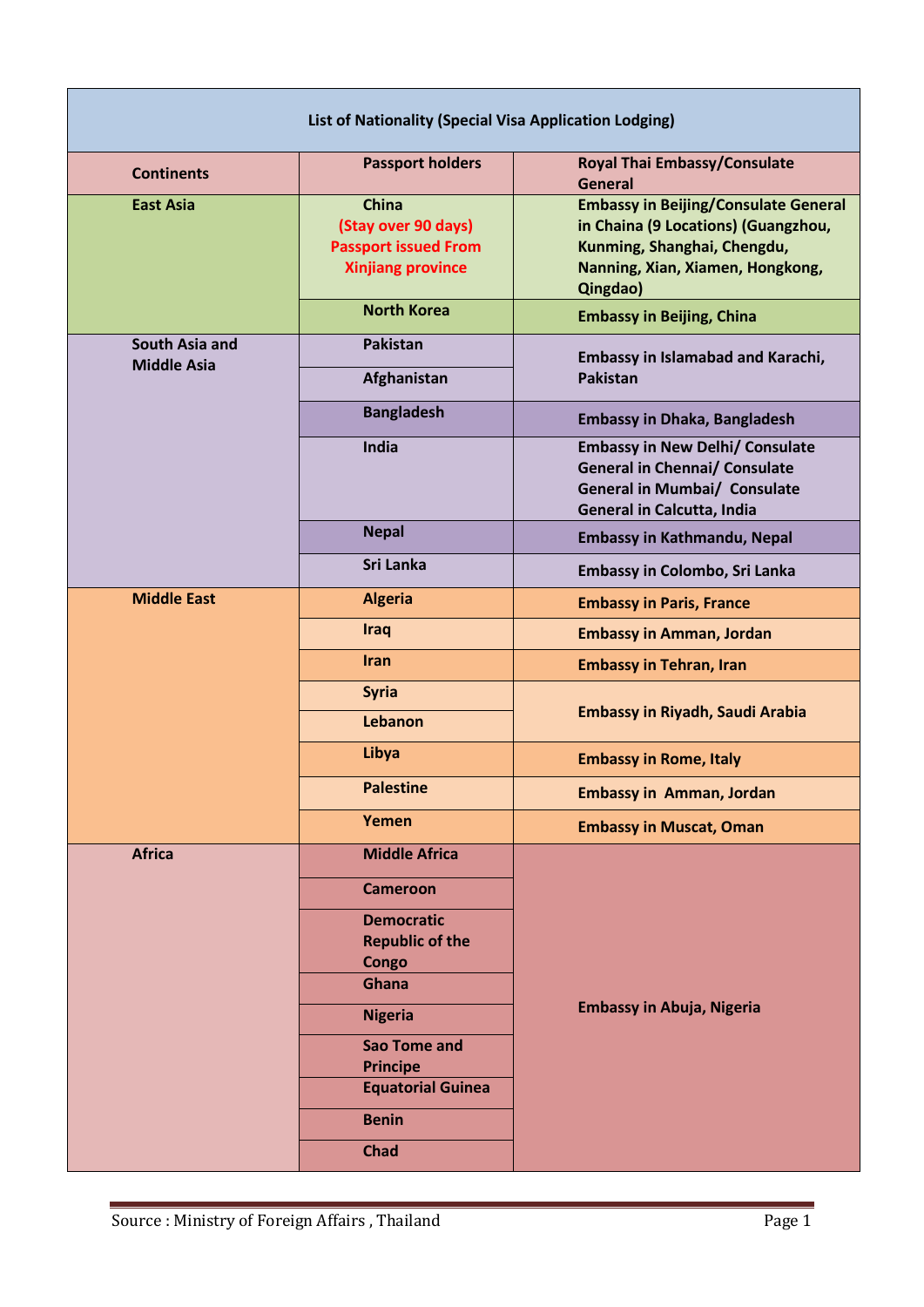| <b>Democratic</b><br><b>Republic of the</b><br>Congo<br><b>Somalia</b><br><b>Burundi</b><br>Kenya<br>Rwanda<br><b>Uganda</b><br><b>Tanzania</b><br><b>Comores</b><br><b>Seychelles</b><br><b>South Sudan</b>                             | Embassy in Nairobi, Kenya                                                    |
|------------------------------------------------------------------------------------------------------------------------------------------------------------------------------------------------------------------------------------------|------------------------------------------------------------------------------|
| <b>Guinea</b><br>Liberia<br><b>Sierra Leone</b><br><b>Ivory Coast (Côte</b><br>d'Ivoire)<br><b>Cabo Verde</b><br>Gambia<br><b>Mali</b><br><b>Niger</b><br><b>Senegal</b><br><b>Togo</b><br>Guinea-Bissau<br><b>Burkina Faso</b><br>Gabon | <b>Embassy in Dakar, Senegal</b>                                             |
| <b>Sudan</b><br>Egypt<br><b>Ethiopia</b><br><b>Djibouti</b><br><b>Eritrea</b><br><b>Madagascar</b>                                                                                                                                       | <b>Embassy in Cairo, Egypt</b><br><b>Embassy in Antananarivo, Madagascar</b> |